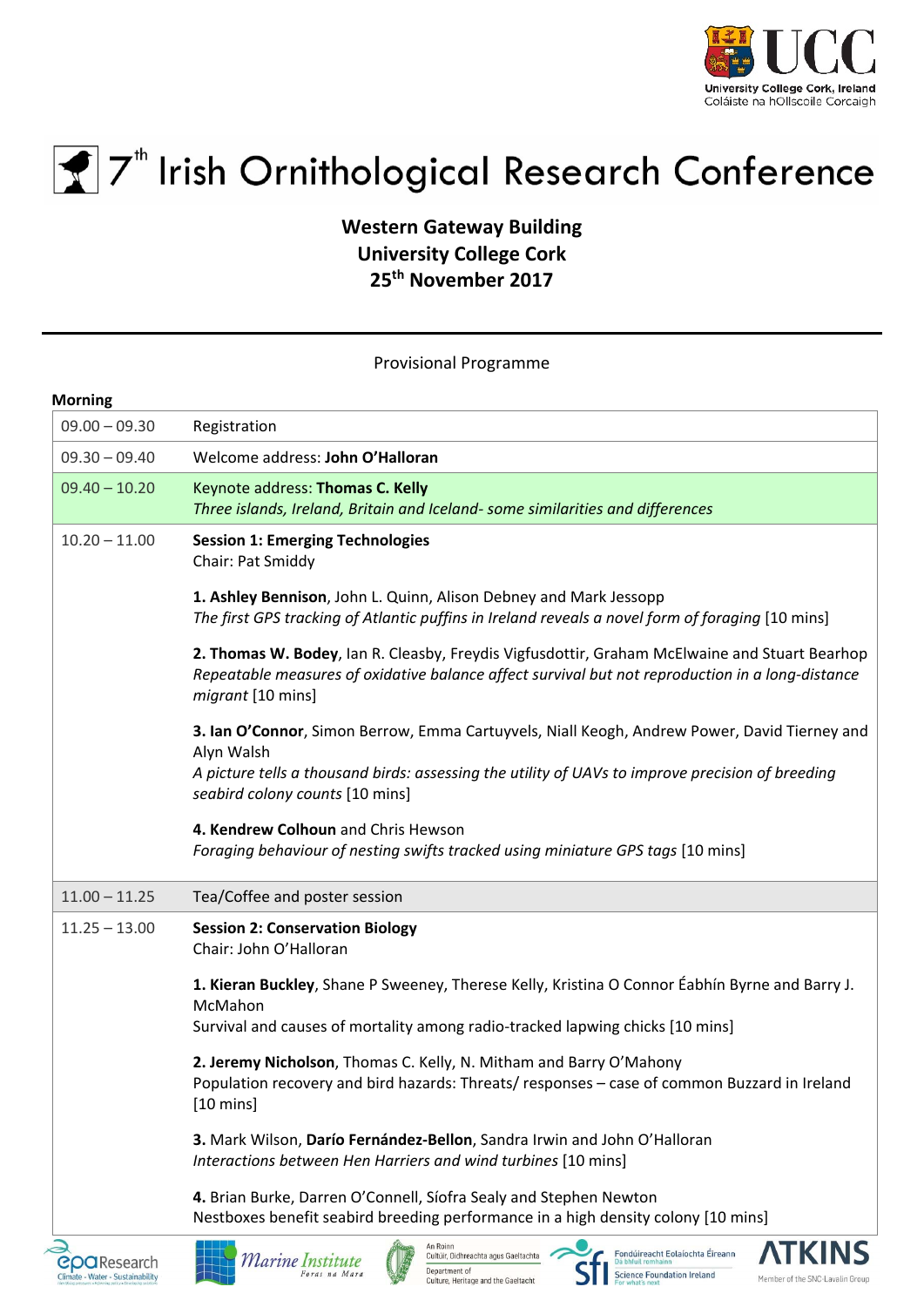

|                 | 5. Stephen Newton<br>Ecology and conservation of terns on Rockabill, County Dublin, 2013-2017 [7 mins]                                                                                 |
|-----------------|----------------------------------------------------------------------------------------------------------------------------------------------------------------------------------------|
|                 | 6. Adam Kane, Mark Bolton, Ash Bennison, Jodie Crane, Emma Critchley and John L. Quinn<br>Linking seabird behaviour with their space use enhances marine conservation [7 mins]         |
|                 | 7. Debs Allbrook and John L. Quinn<br>Quantifying the effects of human disturbance on breeding Northern Gannets in the presence and<br>absence of regulatory signs [7 mins]            |
|                 | 8. D. Paddy Sleeman, Steve Newton and Matthew Jebb<br>Protecting seabirds using chemosterilants to de-rat islands. The steps to be taken on Lambay, as<br>an example [7 mins]          |
|                 | 9. Alex Copland, Ricky Whelan, Kevin Collins, Olivia Crowe and Liam Lysaght<br>Late nesting birds in Ireland: Gathering data to inform policy [7 mins]                                 |
|                 | 10. Richard Nairn, John O'Halloran and John L. Quinn<br>Effects of operating wind turbines on foraging efficiency in bar-tailed godwit [7 mins]                                        |
|                 | 11. Emma J. Critchley, W. James Grecian, Adam Kane, Mark J. Jessopp and John L. Quinn<br>Predictive distribution mapping of seabirds at sea to inform marine spatial planning [7 mins] |
| $13.00 - 14.00$ | Lunch and poster session                                                                                                                                                               |

## **Afternoon**

| $14.00 - 15.00$ | Keynote address: Tómas G. Gunnarsson<br>Linking migration systems and demography in Icelandic breeding waders                                                                            |
|-----------------|------------------------------------------------------------------------------------------------------------------------------------------------------------------------------------------|
| $15.00 - 15.35$ | <b>Session 3: Bird Surveys and Monitoring</b><br>Chair: John L. Quinn                                                                                                                    |
|                 | 1. Eimear Rooney and Marc Ruddock<br>Citizen-science utility in monitoring of raptors in Northern Ireland [10 mins]                                                                      |
|                 | 2. Marc Ruddock, Allan Mee, John Lusby, Tony Nagle, Shane O'Neill and Lorcan O'Toole<br>The 2015 National Survey of Breeding Hen Harrier in Ireland [10 mins]                            |
|                 | 3. Cróna Mc Monagle, Michael Bell and Anita Donaghy<br>2017 survey of breeding wader populations at Machair and Coastal Wetland sites in North-West<br>Ireland [7 mins]                  |
|                 | 4. Tom Gittings<br>Nocturnal roosting by waterbirds in Cork Harbour: implications for waterbird monitoring and<br>conservation [7 mins]                                                  |
| $15.35 - 16.00$ | Tea/Coffee and poster session                                                                                                                                                            |
| $16.00 - 17.10$ | <b>Session 4: Biology and Ecology of Birds</b><br>Chair: Alex Copland                                                                                                                    |
|                 | 1. Susan Doyle, David Cabot, Richard Inger, Stuart Bearhop and Barry J. McMahon<br>Survival and productivity in Greenland Barnacle Geese: insights from a long-term dataset [10<br>mins] |







An Roinn<br>Cultúir, Oidhreachta agus Gaeltachta Department of<br>Culture, Heritage and the Gaeltacht



Fondúireacht Eolaíochta Éireann<br>Dá bhfuil romhainn Fondúireacht Eolaíochta Éire<br>Staitear Bá bhfuil romhainn<br>Science Foundation Ireland<br>For what's next

**TKINS** 

Member of the SNC-Lavalin Group